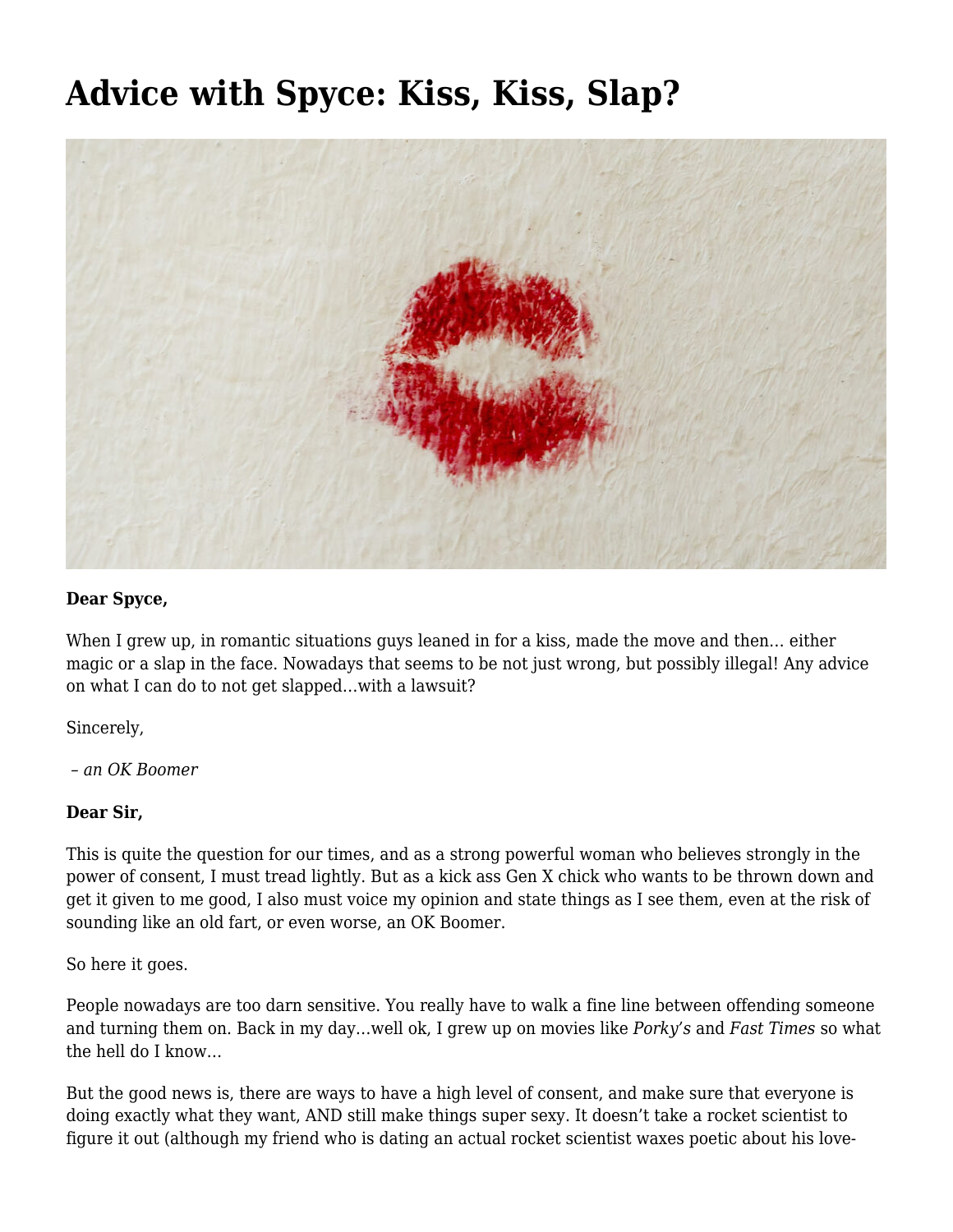making skills), but it does take a certain level of panache and finesse. While that might seem tiresome to all you horny fossils out there, it's worth it in the end to make sure you end up getting screwed in only the best way possible.

Now call me a basic bitch if you must, but I have to say that I've never been a fan of the constant inquiry at every turn. "Is this ok, is that ok, still ok?" That's so millennial speak! I don't want to hear your man bun questioning at every moment; it kinda takes me out of the sexiness of what's going on, when I just want to be relaxed and pounded good.

But as mentioned, consent is important. I don't want anyone to think that's NOT the case. So the crux is about getting the consent out of the way, and then going balls deep (if that's what you're into).

Rather than going in for the spontaneous kiss, how about acknowledging sooner than later that there's a level of attraction there, and expressing your desire for wanting to explore it, in a mature and consensual way? Have an in-depth conversation about your own desires, and give the other person an open platform to discuss theirs.

Now, people might worry that this isn't sexy, and if we talk about it, then the other person will have doubts and not just go with it. But that's exactly where we get into trouble.

Back in the day, before there was all this talk of healthy boundaries, clear communication, and safe sex conversations, we were given the idea that there were two players in this party game. The Initiator, whose job it was to push it (push it good) as far as possible until you get a firm and resounding no. As The Initiatee, the constant battle is in your head:"How far do I let them go before I am supposed to feel disrespected, or before I'm ensuring that they will never call me again?"

That game is one where no one comes out a winner, and it can lead to heartache, feelings of violation, and possible police reports. Ain't nobody got time for that!

So you gotta talk it all out first, explore every emotional nook and cranny, or at least have a basic idea of what's on the menu before you dive in hungry.

Of course, either party still has the ability to change their mind at any time, and hopefully having these kinds of conversations up-front opens up the lines of communication for a more comfortable interaction later on in the night when you're high on oxytocin and genitalia.

So you see, Boomer, there is a healthy middle ground to all of this. All you need to do is up-level your communication skills. Talk about all of it… in the beginning. Get consent, lots of it, upfront. And then, if they're ok with it, you can proceed with a passionate and spontaneous experience, without having to ask for permission at every stroke.

*Love, Spyce* 

### **Dear Spyce**,

What do we do with maybes? Everyone talks about the fuck yes/fuck no distinction. Fuck no is easy, I don't have a problem with that. But fuck yes happens to me never. I have had hot, intense fast-burn